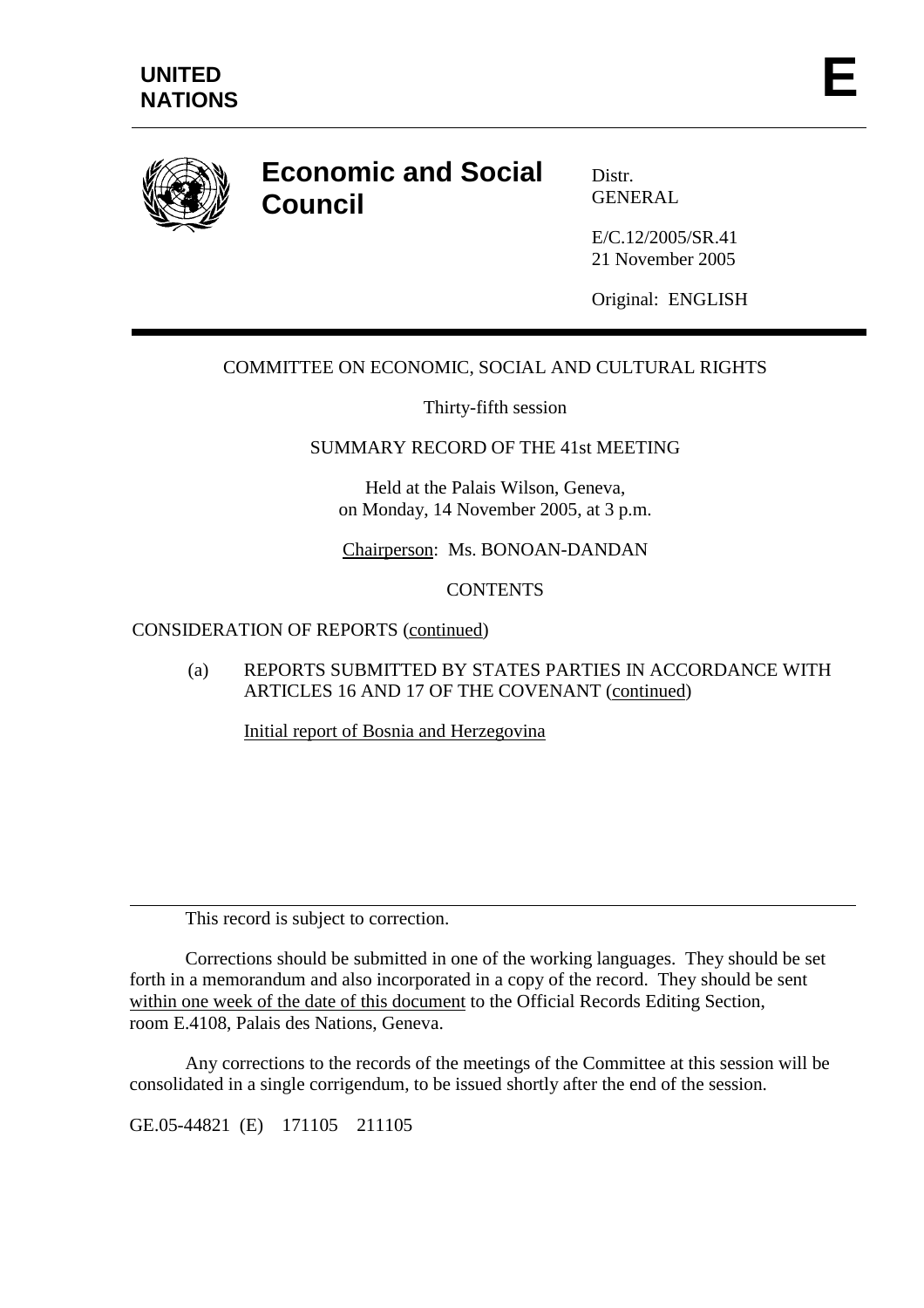# The meeting was called to order at 3.05 p.m.

## CONSIDERATION OF REPORTS (continued)

(a) REPORTS SUBMITTED BY STATES PARTIES IN ACCORDANCE WITH ARTICLES 16 AND 17 OF THE COVENANT (continued)

 Initial report of Bosnia and Herzegovina (E/1990/5/Add.65; E/C.12/Q/BIH/1; HR/CESCR/NONE/2005/7; HRI/CORE/1/Add.89/Rev.1)

1. At the invitation of the Chairperson, Mr. Nagradić, Ms. Džasić, Ms. Hadžibegić, Mr. Čegar, Mr. Klićković and Ms. Bera (Bosnia and Herzegovina) took places at the Committee table.

2. Mr. ČEGAR, introducing the initial report of Bosnia and Herzegovina (E/1990/5/Add.65), said the preparation of the report had been carefully planned. The Ministry for Human Rights and Refugees, the body responsible for preparing all reports of Bosnia and Herzegovina to treaty monitoring bodies, had established a working group representing all levels of Government and several State agencies. The various ombudsman's offices and gender centres, as well as the Gender Equality Agency, had made important contributions. Non-governmental organizations (NGOs), too, had provided significant input in response to a broad and well-publicized invitation issued by the working group.

3. The report had been submitted at various stages of drafting to public debate and to several government agencies and ministries, and had been duly adopted by the Council of Ministers in May 2004. It had been translated into English and the three local languages.

4. The CHAIRPERSON invited Committee members to put questions to the delegation.

Articles 1-5 of the Covenant

5. Mr. ATANGANA, referring to the State party's written reply to question 1 in the list of issues (HR/CESCR/NONE/2005/7), asked whether all the provisions of the Covenant could be directly invoked before the courts. If so, was there any established case law in that regard?

6. According to the Committee's information, there was a high degree of dysfunction at all levels of the judicial system. If that was indeed the case, what was the Government doing to rectify the situation?

7. In its reply to question 4 in the list of issues, the State party acknowledged that there was discrimination against displaced persons but made no reference to any measures it might be taking to address the problem. He would appreciate more information on that subject.

8. Mr. PILLAY said that an independent and impartial judiciary was indispensable for the protection of human rights. Citing reports of, inter alia, partiality in the State party's judicial system, inequality in access to justice and legal aid and lack of gender and human rights training for judges, he wondered whether the ongoing reforms had yet brought about any improvements.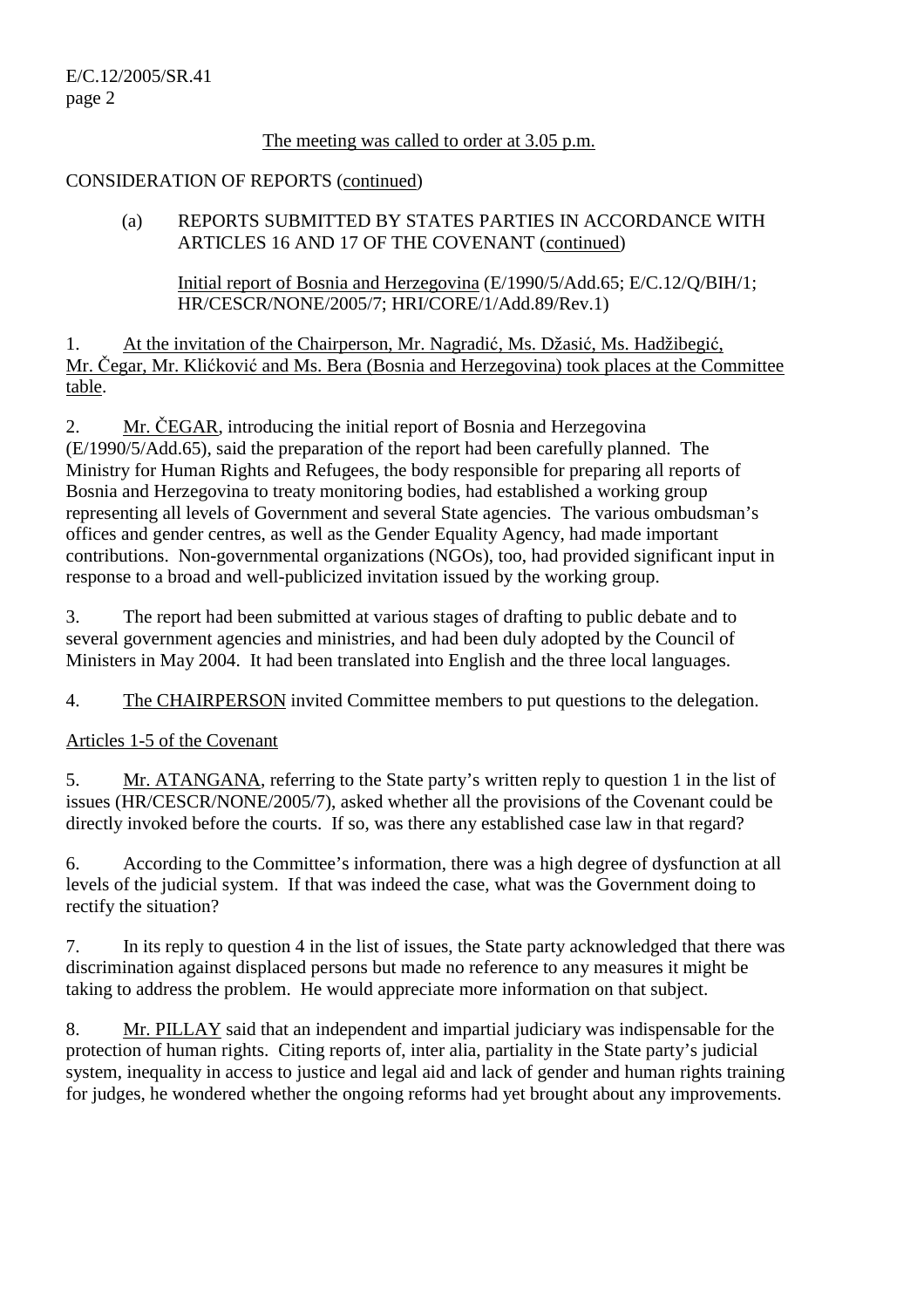E/C.12/2005/SR.41 page 3

9. Mr. TIRADO MEJÍA said the State party's reply to question 2 in the list of issues was not entirely satisfactory, implying as it did that because the points in the 1993 Vienna Declaration and Programme of Action were being incorporated into domestic law, there was no necessity for a national action plan on human rights. Such legislative advances did not amount to compliance with the Vienna Declaration and Programme of Action. He would like to know whether the State party had established any national human rights institutions in accordance with the 1993 Paris Principles.

10. In respect of article 3, he would like more information on the numbers of women in senior positions in State bodies, the judiciary and universities, for example, in order to make it possible to assess the effectiveness of the State party's gender-equality legislation.

11. Mr. ABDEL-MONEIM said the current status of Bosnia and Herzegovina was defined under the Dayton Agreement. It was important to know how that situation impacted on the enjoyment of economic, social and cultural rights: how free was the State party to amend its Constitution in order to comply with the Covenant, for example; and what impact did the extensive powers of the office of the High Representative for Implementation of the Peace Process in Bosnia and Herzegovina have on efforts to implement economic, social and cultural rights?

12. Ms. BARAHONA RIERA said the written replies made no mention of gender discrimination. She would appreciate some information on that subject, and particularly on gender discrimination as an aspect of ethnic discrimination.

13. Clearly the State party faced difficulties in fulfilling its obligations in the aftermath of a war which had seen innumerable violations of the human rights of vulnerable groups such as women and children. She would like to know, however, what had been done in recent years for the victims of such violations, especially the victims of sexual violence. What measures of reparation had been taken by the State party and what status was accorded to the victims? Were women still able to apply to be considered as victims of war in order to benefit from such measures?

14. There were reports that women who had been raped during the war had been denied the status of internally displaced persons and had been sent back to the very places where the offences had been committed, despite being in no psychological condition to return. She would appreciate some clarification of their status.

15. Did women heads of household encounter discrimination in such areas as access to work or to property? She wondered what their legal position was and how that compared with their situation in practice.

16. Lastly, she asked whether former child soldiers encountered any form of discrimination and what support was provided to help them reintegrate with their families.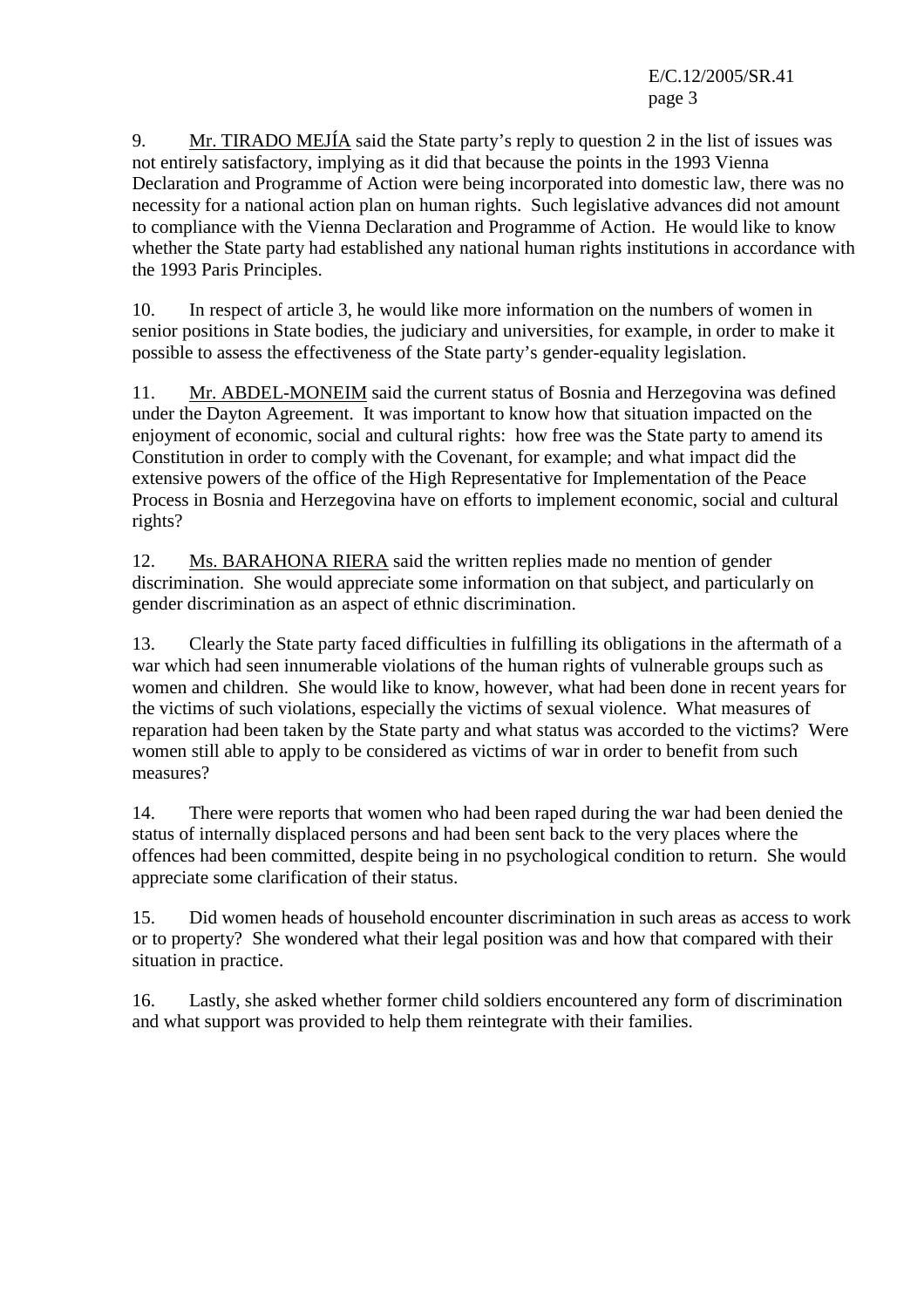17. Mr. MARCHAN ROMERO requested clarification of the terms "national minority" and "ethnic minority", as inconsistent terminology in the report had given rise to confusion. Of the 17 minorities mentioned in the written replies to question 4 in the list of issues, he wondered which had the status of national minority, and what the reasons for granting such status were. Despite the establishment of the Roma Board, there continued to be discrimination against the Roma minority in terms of the right to education and social security, for example. He wondered what the Roma's current legal status was. In that context, he would be interested to learn what proactive measures were being taken by the Government to promote tolerance among all ethnic groups.

18. Ms. GHOSE asked whether efforts were being made to construct a Bosnia-Herzegovinan identity, or whether identity continued to be based along ethnic lines, such as Bosnian-Serb or Bosnian-Croat. In that context, it appeared that the media had a tendency to stereotype certain minorities, emphasizing divisions between ethnic groups, rather than promoting national unity.

19. She noted that many of the displaced persons and returnees were women heads of household. Given that it was accepted that there was discrimination against displaced persons, especially in the areas of employment, education, health and social protection, those women must be in a particularly disadvantageous situation. She would be interested to learn whether the Government had special programmes in place to support those women.

20. She would welcome further information on the functioning of the Agency for Gender Equality, established in 2004. According to the written replies, there were no reported cases of direct violations of the right to equal payment for work of equal value, but women were the majority in lower paid jobs. The Government was therefore clearly aware of the problem, but she would be interested to learn what specific action was planned to remedy the situation.

21. As regards sexual harassment, according to the written replies, that form of discrimination was only vaguely known about, as participants in a research project had refused to talk about it. She would be interested to hear what the Government proposed to do in that regard, as, without any information on what was actually happening, it would become an increasingly difficult problem to deal with.

22. Mr. SADI, noting that there were several human rights institutions in Bosnia and Herzegovina, including the Ombudsman for Human Rights, the Ministry for Human Rights and the Commission for Human Rights, wondered whether they all dealt with the rights set forth in the Covenant, and, if so, he would be interested to hear some examples. He wondered how relevant the Covenant was to the reconstruction process, and to what extent it was taken into consideration by the ministries concerned. He would also welcome information on the Government's priorities under the Covenant at the current stage in development, and what difficulties arose in meeting obligations arising from the Covenant.

23. Mr. RIEDEL expressed concern with regard to affordable justice. According to various sources, the justice system was inaccessible to many vulnerable groups, such as rural populations, the elderly and the Roma, many of whom must travel long distances to reach the nearest municipal court. He would welcome information on measures to improve that situation.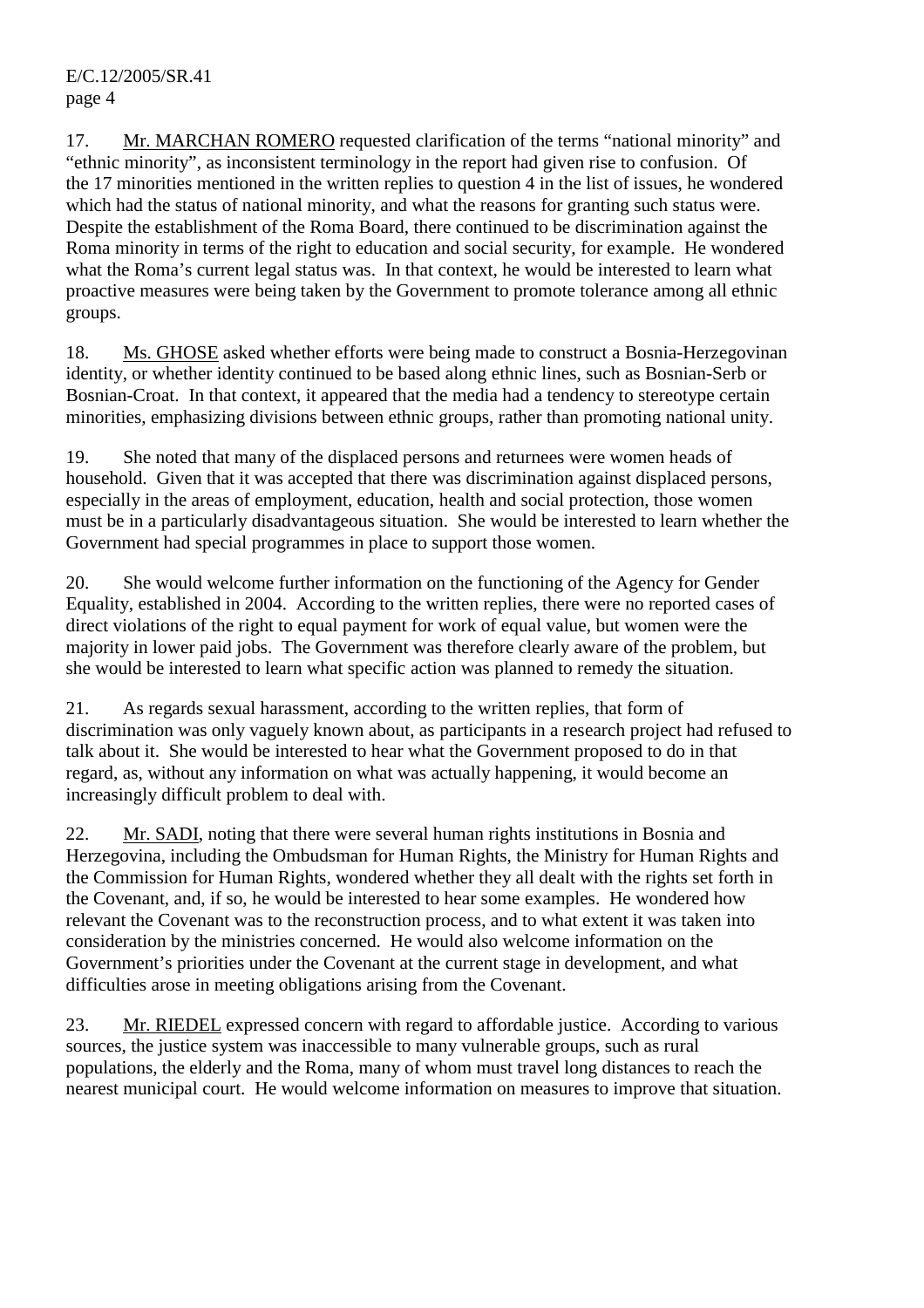E/C.12/2005/SR.41 page 5

24. Ms. BRAS GOMES said that the basic legislative framework required by the Covenant appeared still not to be functioning in Bosnia and Herzegovina. One of the major problems appeared to be the complexity of the various decision-making levels and the lack of coordination between them. There seemed to be legislative gaps, resulting in a lack of equal treatment of people, which had a particularly negative impact on vulnerable groups, which were either unaware of their rights or lacked the skills or tools necessary to demand their materialization. She wondered what measures were envisaged to improve the legislative framework and whether there were any plans to streamline the decision-making levels so as to establish a clearer division of responsibilities. It was obvious that the Government could not undertake all the necessary reforms simultaneously, and she therefore wondered whether priorities had been established.

25. Regarding discrimination, it was often stated that economic constraints did not allow for the enjoyment of the rights enshrined in the Covenant. However, she wondered whether those constraints could justify ethnically motivated violations of rights. In 2001, the Special Representative of the Commission on Human Rights on the situation of human rights in Bosnia and Herzegovina and the Federal Republic of Yugoslavia had stated that the dysfunctional economy was to a large extent the consequence of policies of ethnic division. She would be interested to hear the delegation's comments.

26. It appeared that there were still major discrepancies between legislation and practice in terms of equal treatment of men and women. She wondered whether there were adequate mechanisms to assess the adverse effects of policies designed to ensure equal enjoyment of economic, social and cultural rights on women and girls.

27. Mr. KERDOUN asked whether the issue of demining was a particularly important aspect of the development strategy of Bosnia and Herzegovina. He would welcome information on the approximate number of mines and the demining process. He wondered whether Bosnia and Herzegovina had ratified the Convention on the Prohibition of the Use, Stockpiling, Production and Transfer of Anti-Personnel Mines and on Their Destruction and if it was receiving any international assistance in the demining process.

28. There were a great number of individual laws in the area of environmental protection, which might lead to complications in implementation. He wondered whether it would not be preferable to have a single framework law.

29. Mr. RZEPLINSKI noted that there were a number of international civil and military institutions based in Bosnia and Herzegovina, and wondered to what extent the money they spent in the country contributed to the country's gross national product (GNP). Those institutions also employed a significant number of Bosnian employees, and he wondered whether they provided similar protection of the economic, social and cultural rights of their personnel to other institutions.

30. He also requested clarification on Bosnia and Herzegovina's three official languages.

The meeting was suspended at 4.15 p.m. and resumed at 4.35 p.m.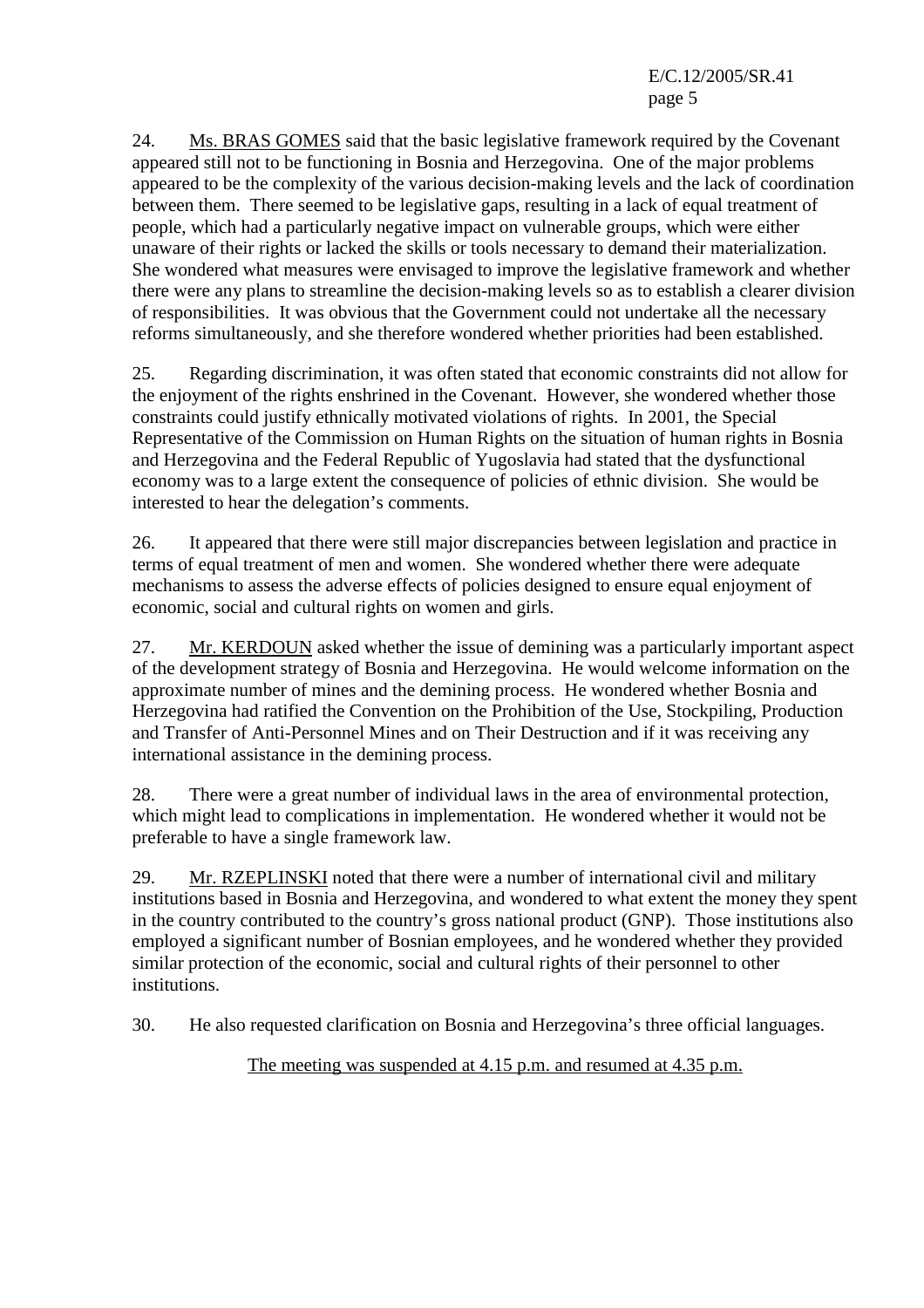31. Mr. ČEGAR (Bosnia and Herzegovina) said that the majority of the questions on the judiciary were related to the International Covenant on Civil and Political Rights, and Bosnia and Herzegovina had recently submitted its report on the implementation of that instrument. The implementation of economic, social and cultural rights depended on the level of development of the country and required time in addition to State action.

32. Ms. HADŽIBEGIĆ (Bosnia and Herzegovina) said that the Covenant, along with 19 other international human rights instruments, was an integral part of the Constitution, and, as such, if the protection of a particular right was not defined in domestic legislation, the relevant provision of the Covenant was directly applicable at all levels. The Covenant had already been invoked by the courts, but information on specific cases was not currently available.

33. With the assistance of the international community, a major reconstruction of the judiciary was under way. A State agency had been established to provide judicial training, and most serving judges had undergone training, with an emphasis on the protection of human rights and the direct applicability of international treaties. In order to guarantee the highest degree of independence of the judiciary, the salaries of judges had been increased considerably, and they were now in fact disproportionately high compared with those of most members of the executive. The process of judicial reform was ongoing.

34. The question of displaced persons and returnees was one of the most painful aspects of the post-war situation. As a result of the war, more than half of the population had either fled or been expelled from their pre-war homes to many different countries. On returning to Bosnia and Herzegovina those people had been granted the status of displaced persons or returnees if they returned to their pre-war address. The issue was dealt with by the Ministry for Human Rights, in accordance with the Law on Displaced Persons and Refugees-Returnees. It could not be denied that there had been discrimination against returnees and displaced persons, particularly at the end of the war. However, the security of returnees, particularly in the light of the forthcoming police reforms, was improving continuously. Nonetheless, returnees faced other problems, such as education of children, poverty, and difficulties in accessing social services, health care and employment, although the situation was improving. More than 80 per cent of the total number of refugees and displaced persons had been able to repossess their pre-war property, although a major problem was the damage caused to those houses. The international community had provided assistance in the construction of housing for returnees. Expenditure for such purposes was increasingly being allocated from the State's own resources, and, according to the most recent estimates, 2.5 billion convertible marks (BAM) was required to provide minimum repairs to the damaged property of returnees.

35. Mr. ČEGAR (Bosnia and Herzegovina) said that there was a tradition of women holding managerial positions, particularly in the health and education sectors. The State Court currently had a female president. Although detailed statistics had not been collected, the number of women at school and university and in employment had increased since the adoption of the Law on Gender Equality and the establishment of gender centres. In order to increase women's political participation the Government had set a minimum target of 30 per cent female representation in the forthcoming elections, to be held in 2006.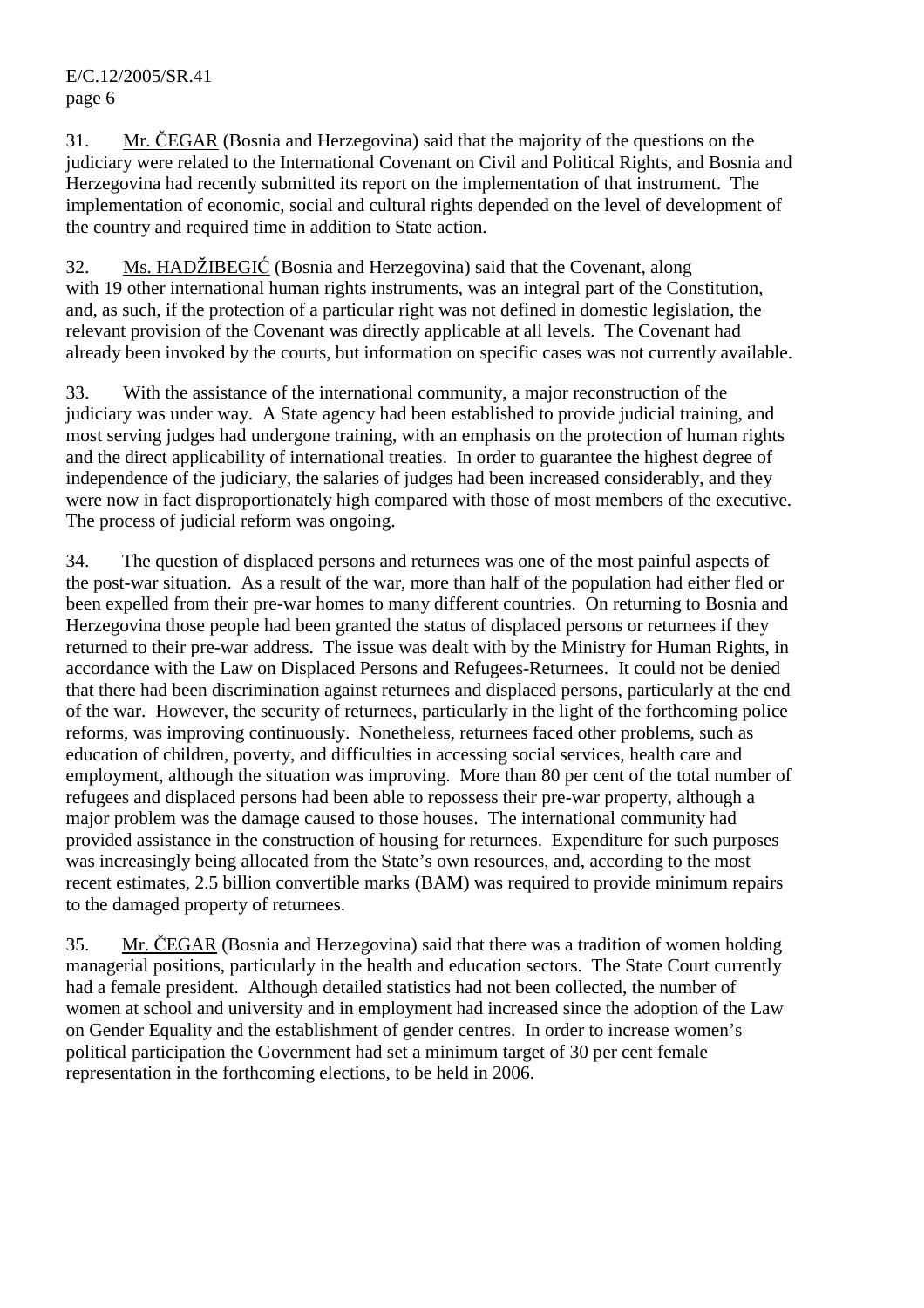E/C.12/2005/SR.41 page 7

36. The Office of the High Representative for Bosnia and Herzegovina had made a substantial contribution to progress and development during the post-war period, particularly in the adoption of legislation. The High Representative had acted in the place of political leaders, and the decisions taken by his Office had automatically been made law. The national authorities were now more firmly established. A strong awareness of the need for the Government to assume full authority and responsibility meant that steps were being taken to make the transition from the dualistic system of power.

37. Ms. HADŽIBEGIĆ (Bosnia and Herzegovina) said that the issue of torture and sexual exploitation of women during the war was particularly sensitive. The International Criminal Tribunal for the former Yugoslavia had judged that many of the human rights violations that had taken place at that time had been premeditated. NGOs had made a substantial contribution to the provision of psychological support for the victims of such violations. Following an NGO campaign, the Government had amended the Law on Social Protection of Civilian Victims of War and Protection of Families with Children to include that category of victims. The amended law would enter into force in the near future.

38. Ms. DŽAJIĆ (Bosnia and Herzegovina) said that until 1990 Serbo-Croat had been the official language in Bosnia and Herzegovina. After the war, three official languages had been recognized: Serbian, Croatian and Bosnian. The differences between the three languages were minor. The vast majority of the population understood all three languages and could read and write both Cyrillic and Latin scripts. All persons had the right to use the language and script of their choice.

39. The media had played a significant role in the process of democratization. Although in the past the media influence had been negative, since it had exacerbated ethnic division and increased discrimination, the situation was beginning to change. A law regulating public broadcasting had been adopted, but had not yet entered into force. The Government was currently in the initial stages of establishing a single State media agency, and a central agency had been established to allocate frequency ranges to radio broadcasters. The independent media still tended to focus on diversity, rather than on promoting equality.

40. Mr. KLIĆKOVIĆ (Bosnia and Herzegovina) said that although basic remuneration rights were guaranteed under collective agreements and labour legislation, which provided for equal pay for work of equal value, there was still evidence of discrimination against women. The Agency for Gender Equality was investigating the situation. Cases of sexual harassment in the workplace were seldom reported, since victims were often afraid to speak out. All local authorities were responsible for defining sexual harassment in their by-laws, and for identifying and punishing cases.

41. Ms. BERA (Bosnia and Herzegovina) said that the presence of mines on 4 per cent of the territory of Bosnia and Herzegovina had a direct impact on the lives of many people. It had not been possible to meet the initial demining targets, and, as a result of the Government's appeal for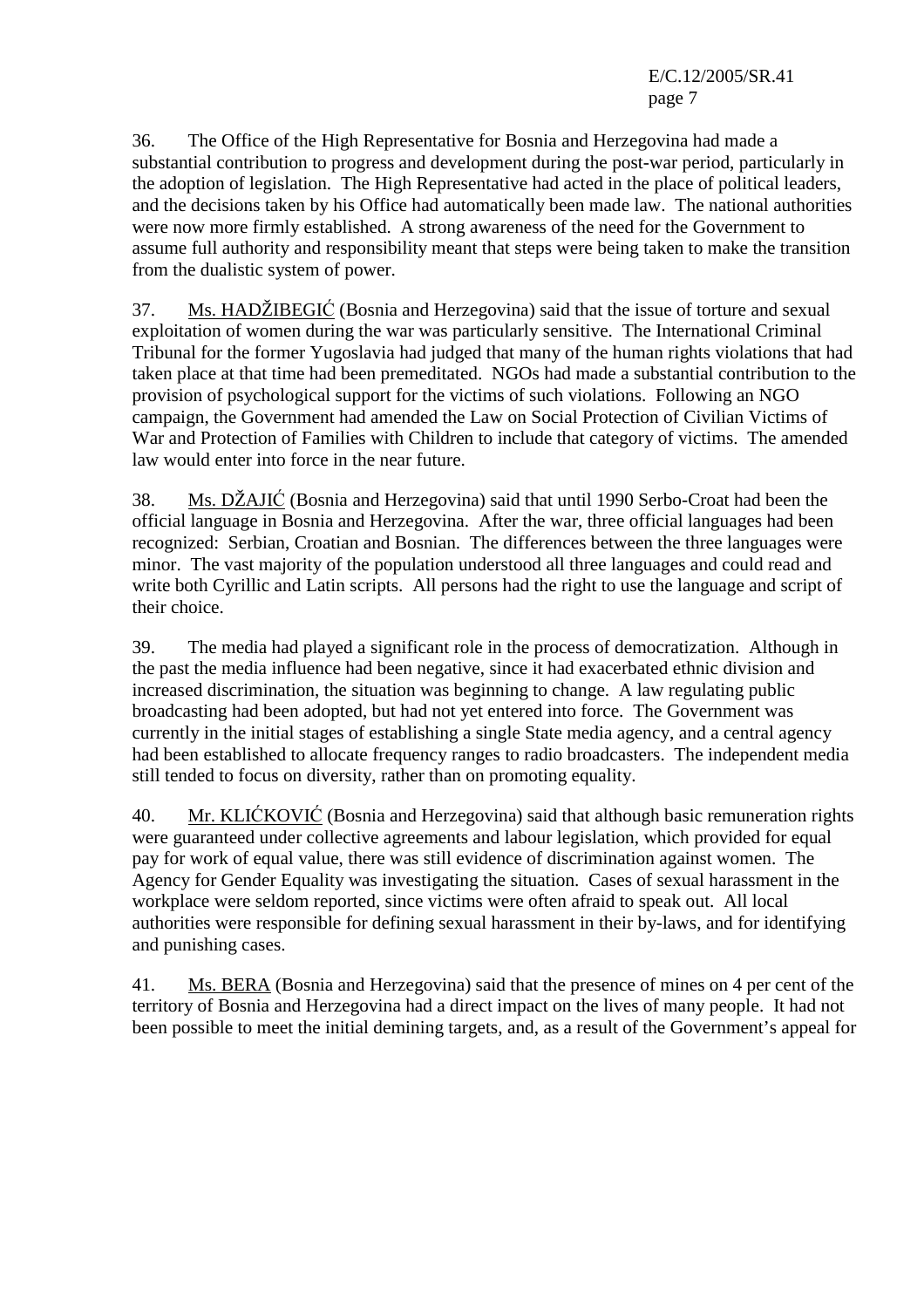international assistance, the United Nations Bosnia and Herzegovina Mine Action Centre had been established to create the necessary structures and capacity for demining. The presence of unexploded mines had a negative impact on the number of people able to return to the country, the development of agriculture and the development of tourism. Over 300 children had been seriously injured by landmines since the end of the war. Demining was an urgent government priority.

42. On the environment, the Government acknowledged that separate laws on water management and the environment should be brought together under an umbrella law on ecological issues. The Government intended to adopt such a law, and to establish an environmental agency. A national environmental protection plan had recently been adopted.

43. Mr. KLIĆKOVIĆ (Bosnia and Herzegovina) said that persons working for international organizations and institutions who spent their income in Bosnia and Herzegovina contributed indirectly to GNP, since they contributed to the economy. Those institutions and organizations also employed a considerable number of citizens of Bosnia and Herzegovina. In the past, the employees of international institutions had not been eligible for social welfare, since they had not been registered with any social welfare funds, and many had not paid voluntary contributions for social security, health care and pensions. That situation had recently begun to change, and several institutions, including the Office of the High Representative and the World Bank, had begun to pay social welfare contributions for all of their employees who were citizens of Bosnia and Herzegovina.

44. Mr. NAGRADIĆ (Bosnia and Herzegovina) said that Bosnia and Herzegovina could be said to have a triangular structure, in that it had three languages, three constitutive peoples, and three monotheistic religions. However, there were also 17 national minorities, as defined under the 2003 law on the protection of national rights of minorities of Bosnia and Herzegovina, which was in full compliance with the European Framework Convention for the Protection of National Minorities. The term "national minority" could be considered to be a synonym for the term "ethnic minority": it denoted any population group that had a separate culture or tradition. In the former Socialist Federal Republic of Yugoslavia, a distinction had been made between the term "national minority", which had been used to denote minorities from neighbouring countries, and the term "ethnic minority", which had been used to denote groups such as the Roma. The 2003 law had abolished that distinction.

45. All national minorities in Bosnia and Herzegovina enjoyed the same status, regardless of the number of individuals who belonged to that minority. However, in practice, not all national minorities were in the same position: for example, the socio-economic position of the Roma people, who were de facto but not de jure the largest national minority in Bosnia and Herzegovina, was inferior to that of the Jewish minority, one of the smallest national minority groups in Bosnia and Herzegovina. All individuals had the right to declare themselves to be members of a minority, and the State was obligated to treat all self-declared minorities as national minorities and guarantee their rights, such as access to education and health services, protection of their cultural heritage and participation in political life. The 2003 law on the protection of national rights of minorities had not resolved all the issues: the election law had needed to be revised in order to allow national minorities to participate directly, rather than through political parties, in local and national representative government, so as to ensure adequate representation of national minorities in politics.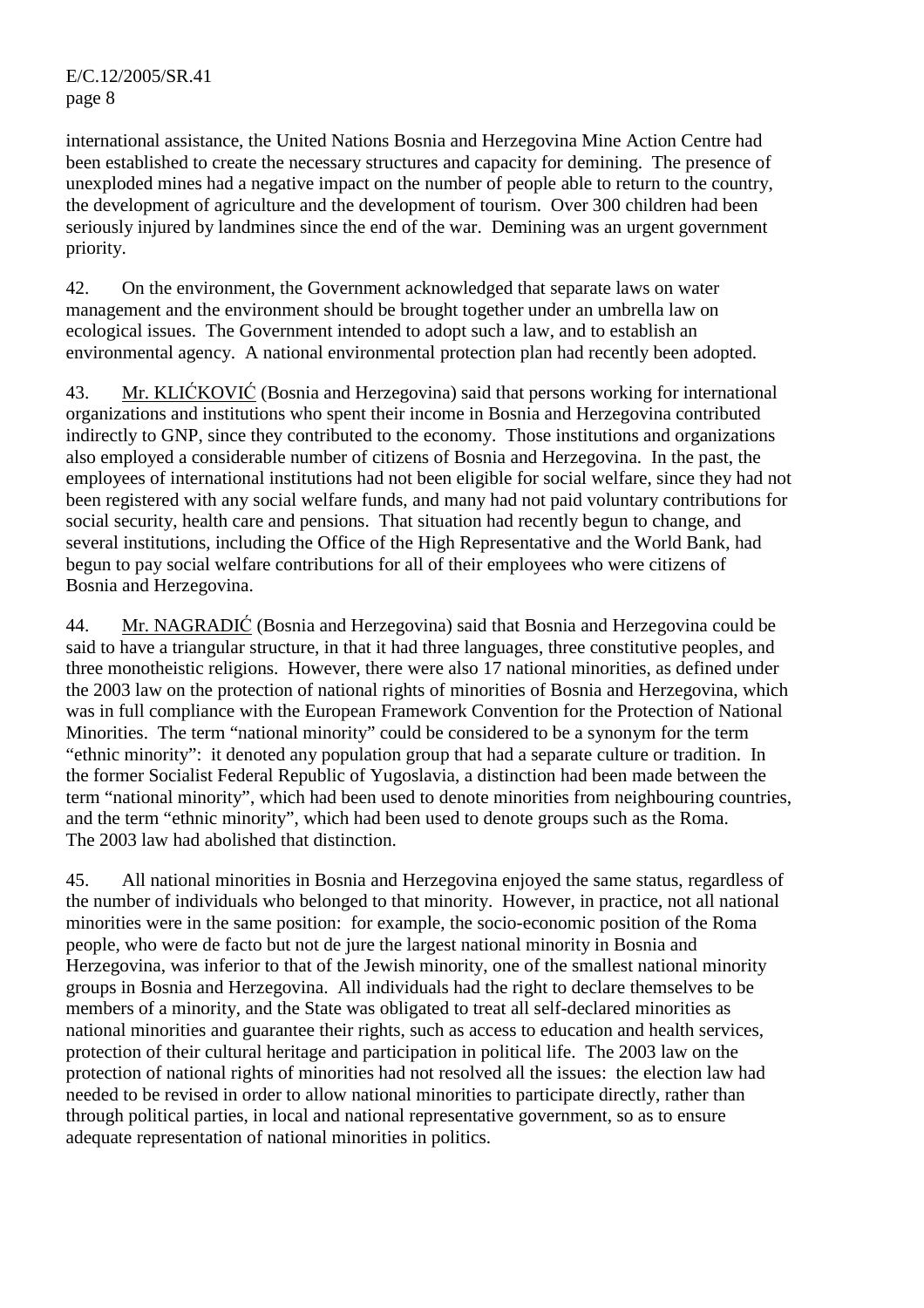46. Bosnians, Serbs and Croats comprised 97 per cent of the population of Bosnia and Herzegovina; national minorities comprised 2.5 per cent. All persons, regardless of any national identity with which they might also identify, were citizens of Bosnia and Herzegovina.

47. Several important institutions had been established to protect and promote human rights. Three ombudsman institutions existed - the Ombudsman of Bosnia and Herzegovina, the Ombudsman of the Federation of Bosnia and Herzegovina, and the Ombudsman of the Republika Srpska. In 2004, the Human Rights Commission had begun operation within the Constitutional Court of Bosnia and Herzegovina, as the successor institution to the Human Rights Chamber for Bosnia and Herzegovina. Several thousand cases concerning property rights had now been heard, and only a few hundred remained open. Property issues therefore no longer constituted an obstacle to return.

48. There had been massive human rights violations in Bosnia and Herzegovina during the war. Thanks to the support of many different international and non-governmental organizations, the human rights situation in Bosnia and Herzegovina was improving every day, and the level of human rights protection in Bosnia and Herzegovina was already close to that attained in other countries that had passed through transition. While there was greater awareness of human rights, ensuring that human rights values became part of the mindset of all citizens would take many years. With regard to the obligation of the authorities to reinstate employees who had been wrongfully dismissed during the war, he said that anti-discrimination laws not only protected national minorities, but also prohibited discrimination on linguistic, religious, sexual or social grounds.

49. Ms. BARAHONA RIERA reiterated her question about gender discrimination and her request for further information about what the Government was doing to protect the rights of women who had suffered human rights violations, including rape and torture, during the war, as well as of displaced women and child soldiers.

50. Ms. GHOSE said that she had not received a satisfactory answer to her questions about the agency set up to implement the law on gender equality and about discrimination in wages.

51. Mr. SADI asked whether women who had been sexually violated during the war were discriminated against or ostracized because of what had happened to them, and what was being done to reintegrate them into society. He also wished to know what had happened to the children of those women born as a result of the rapes, and the attitude of society towards those children.

52. Mr. RZEPLINSKI asked whether the women who had been the victims of rape during the war had a recognized legal status as veterans of the war.

# Articles 6-9 of the Covenant

53. Mr. TEXIER, having expressed regret that the State party's report had not yet been translated into French, said that the high level of unemployment in the State party and the unduly long length of time that it took to find a job in Bosnia and Herzegovina were matters of concern. In that context, he wished to know what specific measures were in place to address youth and long-term unemployment. He also wished to know whether Bosnia and Herzegovina had a